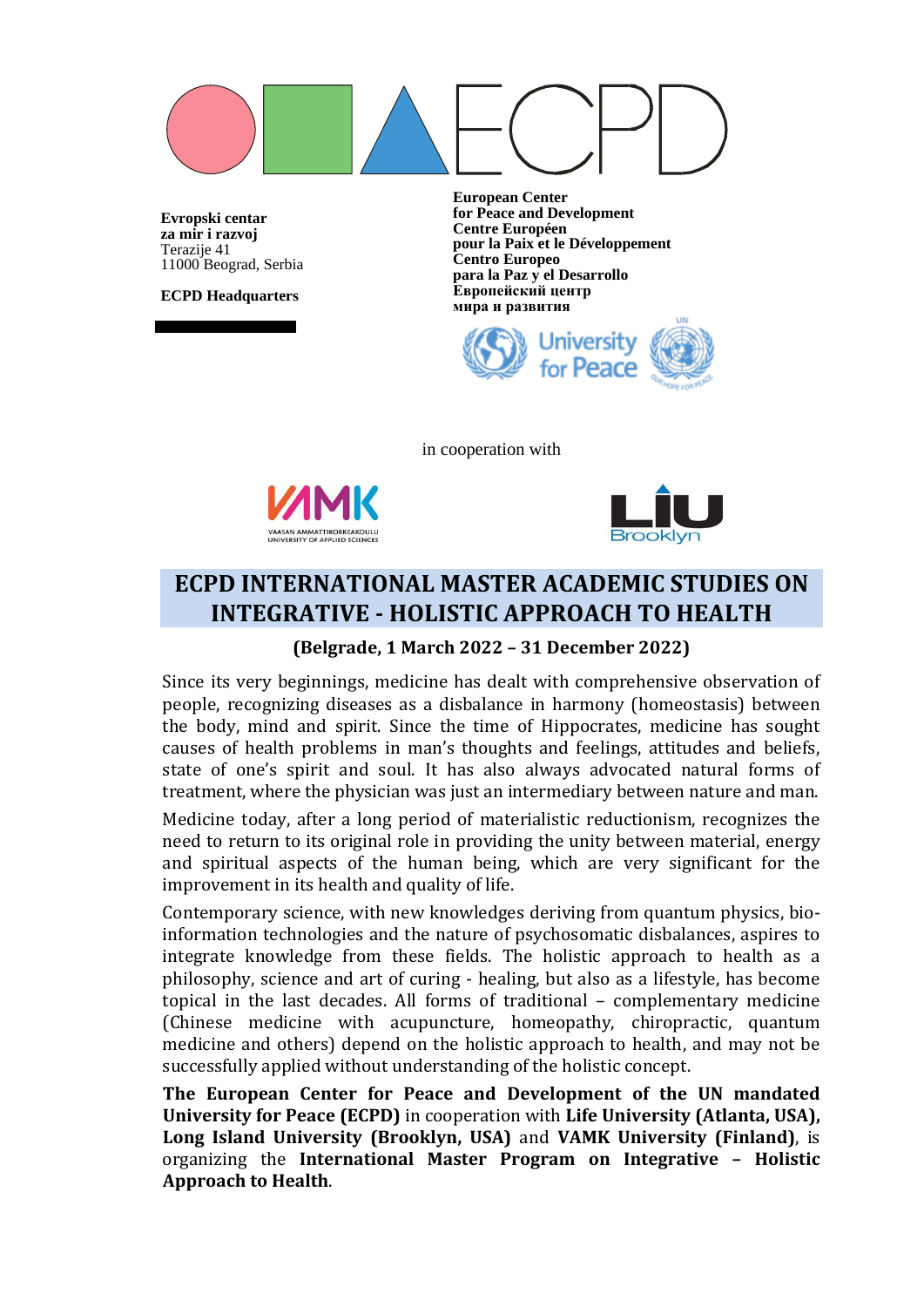**THE AIM** of the program is to provide *theoretical and practical knowledge* for better understanding of the Integrative – Holistic approach to health. The Program is intended for medical doctors and health professionals with university degrees.

## **CURRICULUM**

**DURATION** of the program: two semesters, that is **300 hours**, with a total of 60 ECTS. **The courses** to be studied during the studies will be the following:

- **(i) PRINCIPLES OF THE HOLISTIC APPROACH TO HEALTH (30 h/6 ECTS)**
- **(ii) PRINCIPLES OF PSYCHOSOMATIC MEDICINE (30 h/6 ECTS)**
- **(iii) METHODOLOGY OF RESEARCH (20 h/4 ECTS)**
- **(iv)PRINCIPLES OF ACUPNCTURE AND TRADITIONAL CHINESE MEDICINE (30 h/6 ECTS)**
- **(v) PRINCIPLES OF CHIROPRACTICS (30 h/6 ECTS)**
- **(vi)PRINCIPLES OF QUANTUM-INFORMATIONAL AND ENERGY MEDICINE (30 h/6 ECTS)**
- **(vii) MEDICINAL PLANTS, PRINCIPLES OF FITOTHERAPY AND AROMATHERAPY (30 h/6 ECTS)**
- **(viii) PRINCIPLES OF HOMEOPATHY (30 h/6 ECTS)**

**(ix)MEDICAL BALNEOCLIMATOLOGY (10 h/2 ECTS)** 

**(x) MEDICAL ETHICS IN INTEGRATIVE MEDICINE (10 h/2 ECTS)** 

## **FINAL PAPER (50 h/10 ECTS)**

**CLASSES** will be followed through **20 weekends** (Saturday-Sunday). Tuition will be conducted by prominent professors from several countries.

### **TUTION FEE**

**TUTIONS FEE** is **1,350 EUR** per Semester, with additional **300 EUR** for application expenses for the final paper and **950 EUR** for the Mentor's fee and the work of the Evaluation Commission and the theses defense.

The number of attendees is limited to 30 participants. Upon completion of the Program, participants will receive an internationally recognized Diploma.

## **APPLICATION FORM**

**Application** should be sent to: European Center for Peace and Development UN University for Peace, Terazije 41, 11000 Belgrade, Serbia; Fax: +381 11 3240 673, +381 11 3234 082; E-mail: [ecpd@Eunet.r](mailto:ecpd@Eunet.)s and [office@ecpd.org.rs;](mailto:office@ecpd.org.rs) [www.ecpd.org.rs](http://www.ecpd.org.rs/)

Looking forward to your application, we remain sincerely yours,

DIRECTOR OF ECPD BIOMEDICAL ECPD EXECUTIVE DIRECTOR RECTOR OF VAMK UNIVERSITY AND MEDICAL STUDIES (Prof. Dr. Negoslav Ostojić) (Prof. Dr. Tauno Kekale) (Academician Vladimir Kanjuh) Kabo  $l\omega$